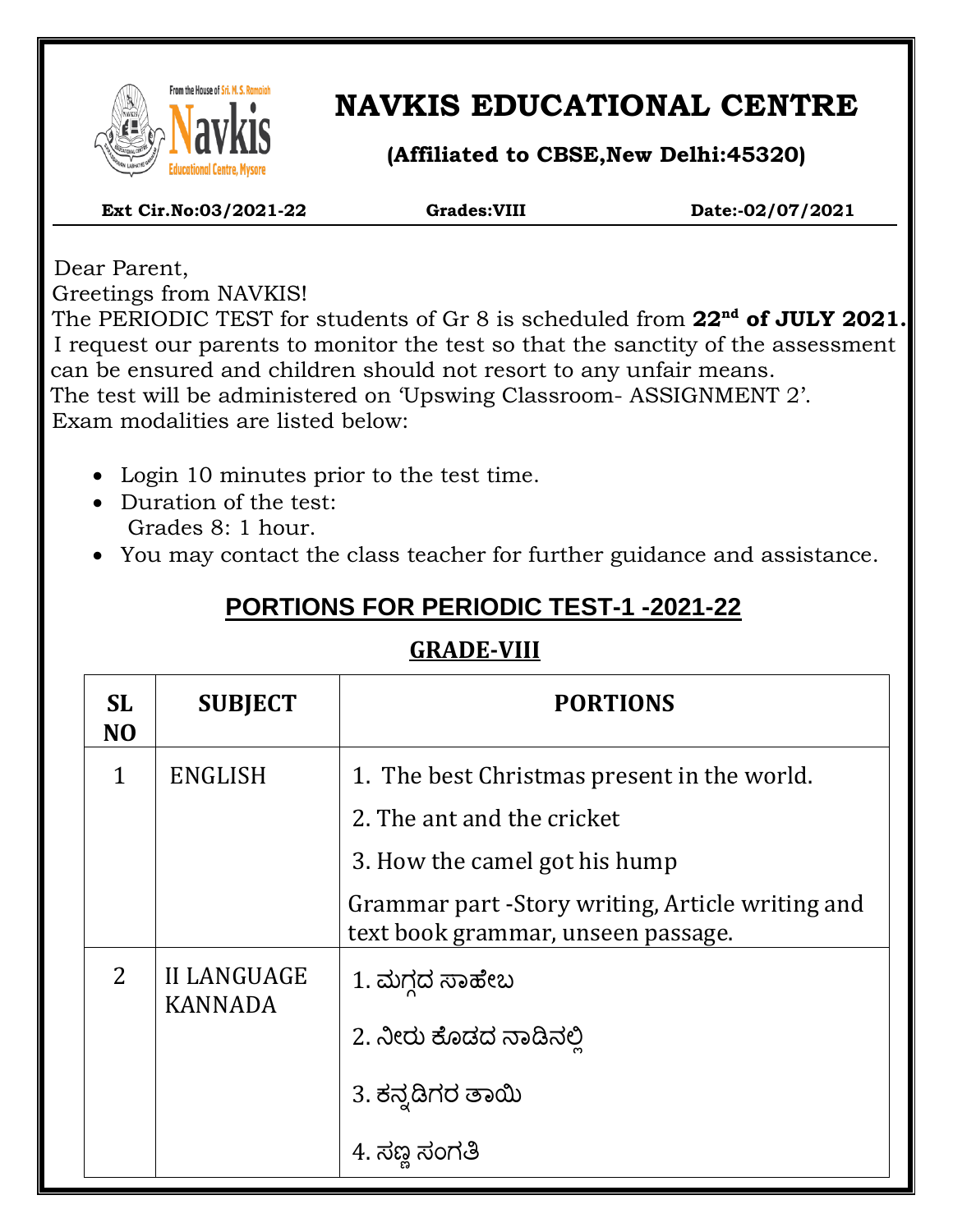|   |                                       | 5. ವ್ಯಾಕರಣ                        |  |
|---|---------------------------------------|-----------------------------------|--|
| 3 | <b>III LANGUAGE</b><br><b>KANNADA</b> | 1. ಕನ್ನಡಮ್ಮನ ಹರಕೆ                 |  |
|   |                                       | 2. ಬುದ್ಧಿವಂತ ರಾಮಕೃಷ್ಣ             |  |
|   |                                       | 3. ವೀರಮಾತೆ ಜೀಜಾಬಾಯಿ               |  |
| 4 | <b>II LANGUAGE</b><br><b>HINDI</b>    | $1.$ ध्वनि                        |  |
|   |                                       | 2. लाख की चूडियाँ                 |  |
|   |                                       | 3. बस की यात्रा                   |  |
| 5 | <b>III LANGUAGE</b><br><b>HINDI</b>   | 1. खुशियाँ बाँटे सारे जग को       |  |
|   |                                       | 2. जो कोई न कर सके                |  |
|   |                                       | 3. सफल खिलाडी                     |  |
| 6 | <b>MATHEMATICS</b>                    | <b>1. Rational Numbers</b>        |  |
|   |                                       | 2. Algebraic Expressions and      |  |
|   |                                       | Identities (till exercise 9.3)    |  |
| 7 | <b>SCIENCE</b>                        | 1. Crop Production and Management |  |
|   |                                       | 2. Synthetic Fibers and Plastics  |  |
|   |                                       | 3. Force and Pressure             |  |
| 8 | SOCIAL<br><b>SCIENCE</b>              | 1. How, when and where            |  |
|   |                                       | 2. From trade to territory        |  |
|   |                                       | 3. The Indian Constitution        |  |
|   |                                       | 4. Understanding secularism       |  |